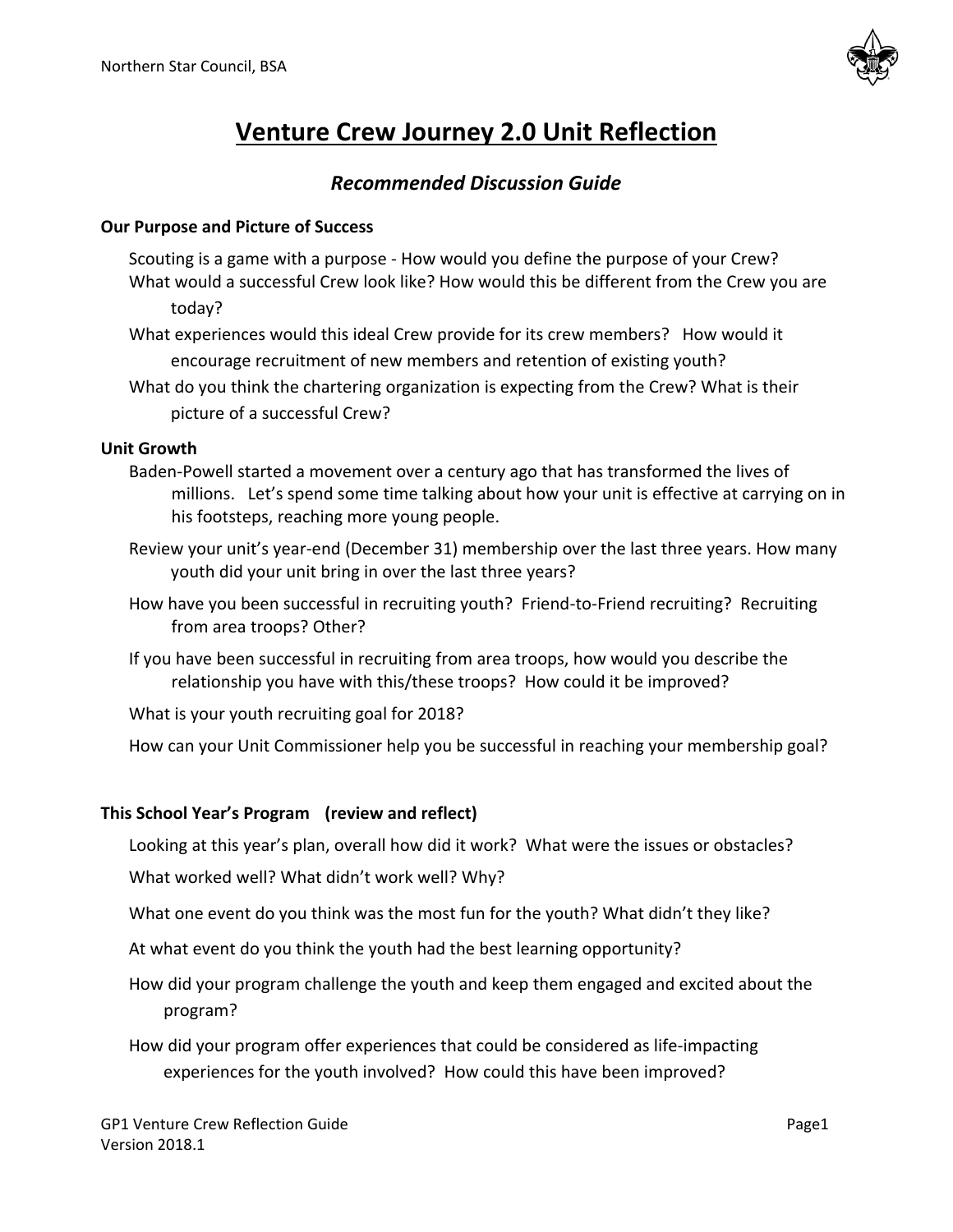Northern Star Council, BSA



What has worked especially well in your plan to communicate with your families? What did not work well?

How has this year's program helped fulfill your Crew's purpose?

## **Planning for Next School Year**

- Journey 2.0 provides guidance on best practices…planning, communicating and training. What Guidepost(s) would you like to improve on this year? Why did you select this Guidepost?
- How would you change your planning process for next year? How can the youth be more involved in planning?
- What activities would you add or drop from the plan?
- What service projects will the Crew participate in next year? Is a service project done for the chartering organization?
- Think about the different ages/backgrounds of the youth in your program. For each group, what program elements could be added to the program that could be potential lifeimpacting experiences for the members of your crew?
- How could your program be enhanced to better support your Crew's purpose? To better reflect the scout oath and law?
- What are the opportunities to increase involvement of the families in Crew programs?
- How can communication of plans and activities to Crew members be improved?